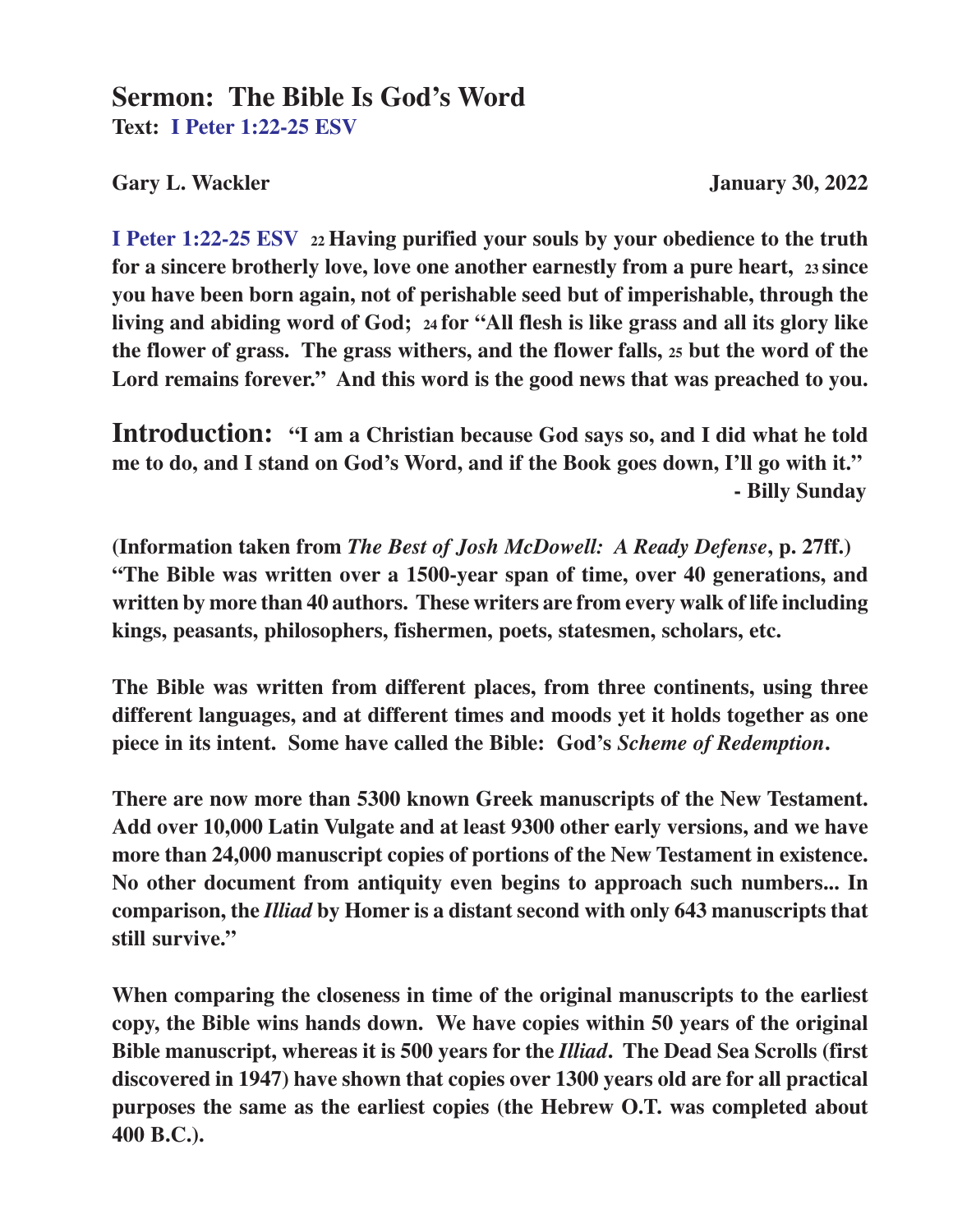**The Bible is the foundation for the Church as it is used, memorized and shared with others. If the foundation is destroyed, so is the Church. I Peter 1:25a "but the word of the Lord remains forever."**

## **I. The Bible Is Never-Changing.**

**I Peter 1:22a ESV Having purified your souls by your obedience to the truth**

**There have been many translations and versions of the Bible over the centuries, but probably no more than in the last 100 years or so. In the the early 1900s there was the KJV (originally in 1611) and the 1901 ASV with others. Now we have the NKJV and the NASB. The 1946 RSV has become the NRSV. Even the Roman Catholics have made changes from the Jerusalem Bible (1966) to the NJB. Currently the NIV (1978) is the most popular translation and it has seen revisions in 1984 and 2011. There are many other translations available now. About ten years ago I switched to the ESV (2001) with revisions in 2007, 2011, 2016. For the most part translations change to better communicate the Word of God to the current culture. Yet, real truth never changes - ever!**

**A. The Bible is inspired by God.**

**In the old KJV (AV) it says: "All scripture** *is* **given by inspiration of God," The NIV uses the phrase "God-breathed."**

**II Timothy 3:16-17 ESV 16 All Scripture is breathed out by God and profitable for teaching, for reproof, for correction, and for training in righteousness, 17 that the man of God may be complete, equipped for every good work.**

**So just as God breathed life into the clay that became Adam, He breathed life into ideas and words written down about Jesus and the Church.**

**Because God's word is inspired, it is useful and practical for life now as well as what will serve us as a guide to eternal life. These are not dry, dusty, dead words that have lost their meaning in a new more-informed age. They are timeless in value for all of life and serve the Church in Her mission to share the Good News!**

**B. The Bible is perfect truth.**

**Psalm 18:30 ESV<sup>30</sup> This God—his way is perfect; the word of the Lord proves true (***flawless***, NIV); he is a shield for all those who take refuge in him.**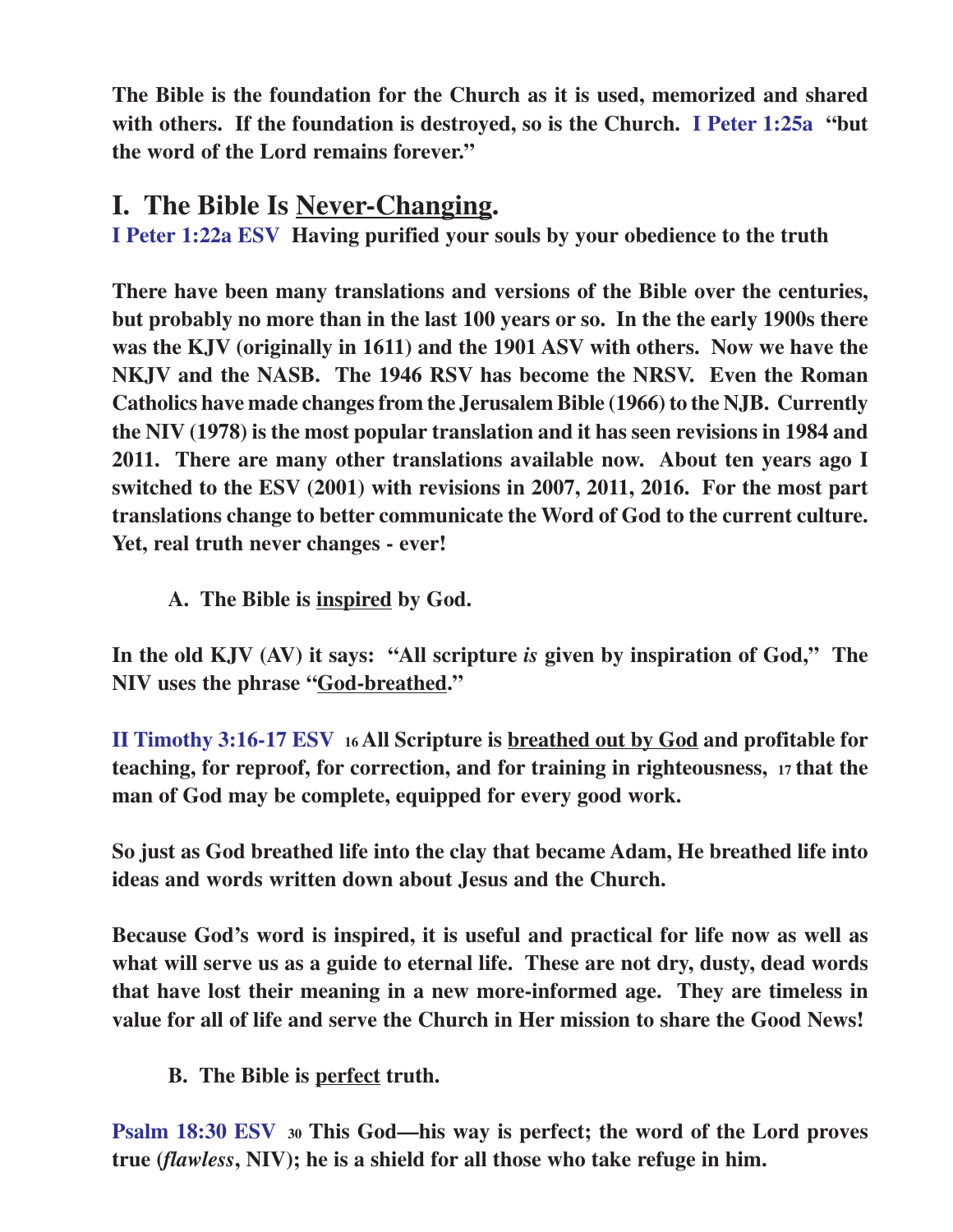**There are a lot of things that appear to be perfect, true, or flawless until you closely examine them. Diamonds are one example.**

**Illus. One of the first cars I ever bought was a 1969 Ford Torino GT. It was black. I bought it at night. It was raining. All black cars look good at night in the rain, but in the light of day, I saw a less-than-perfect car. (Also a Toyota Celica GTS) I was mesmerized by the leather seats that you could pump up to fit perfectly and the great sound system.**

**The Bible is perfect truth because it comes from the perfect Source who is able to use imperfect authors to relay His word without error. I Thessalonians 2:13 ESV <sup>13</sup>And we also thank God constantly for this, that when you received the word of God, which you heard from us, you accepted it not as the word of men but as what it really is, the word of God, which is at work in you believers.**

## **II. The Bible Is Eternal.**

**I Peter 1:23 ESV 23 since you have been born again, not of perishable seed but of imperishable, through the living and abiding word of God;**

**Isaiah 40:8 ESV<sup>8</sup> The grass withers, the flower fades, but the word of our God will stand forever.**

**A. The Bible is from imperishable seed.**

**God's word never spoils or goes stale. When Moses was leading the people of God out of Egypt, God supplied manna - bread from heaven. This food spoiled and could not be kept and held over except for Sabbath. But now, we have Jesus who is the Bread of Life. John 6:35-40 ESV 35 Jesus said to them, "I am the bread of life; whoever comes to me shall not hunger, and whoever believes in me shall never thirst. 36 But I said to you that you have seen me and yet do not believe. 37 All that the Father gives me will come to me, and whoever comes to me I will never cast out. <sup>38</sup>For I have come down from heaven, not to do my own will but the will of him who sent me. 39 And this is the will of him who sent me, that I should lose nothing of all that he has given me, but raise it up on the last day. 40 For this is the will of my Father, that everyone who looks on the Son and believes in him should have eternal life, and I will raise him up on the last day."**

**It is our hope that someday** *we* **will put on immortality because we believe.**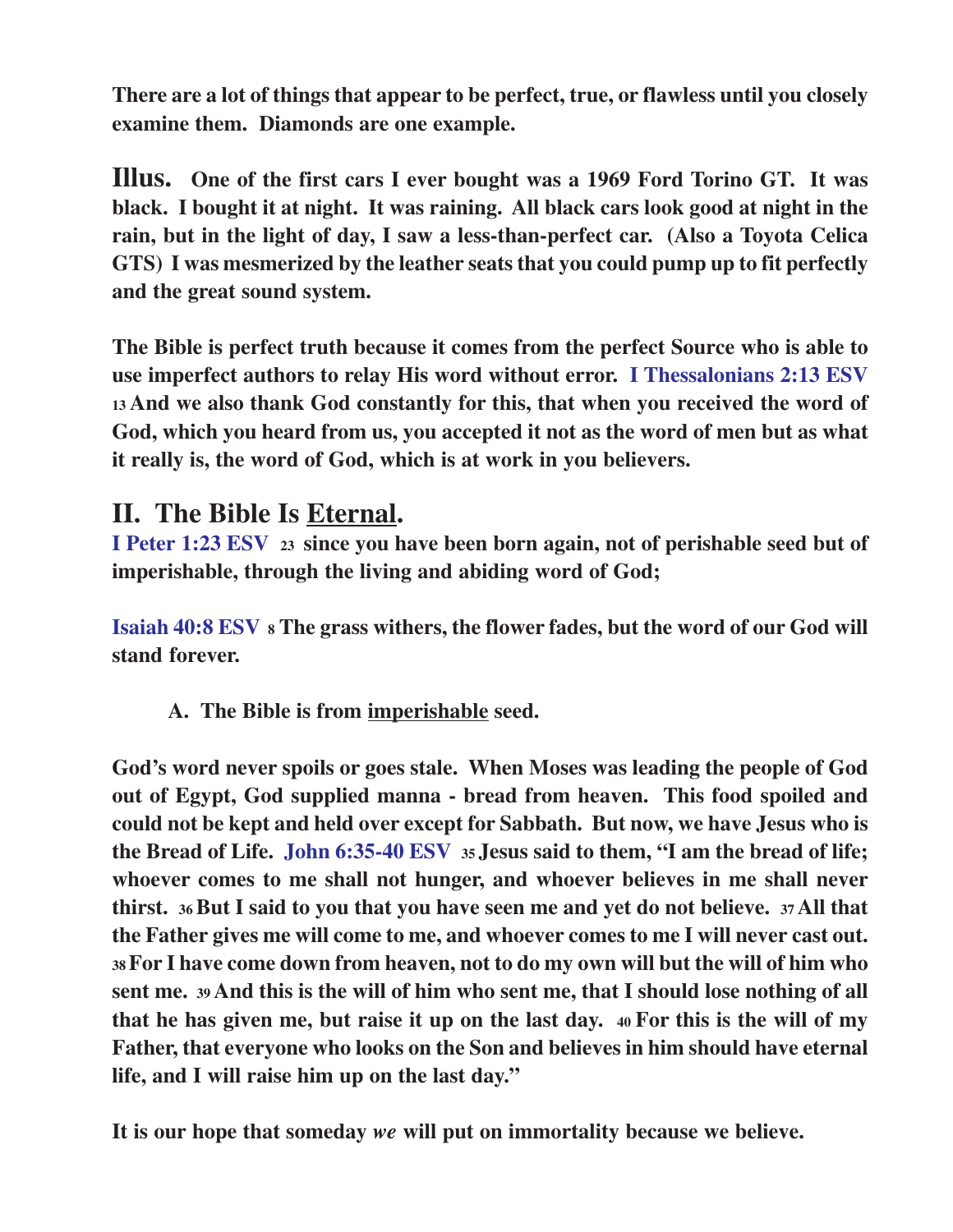**The Bible gives us hope for the future. Paul tells the church: I Corinthians 15:49 ESV 49 Just as we have borne the image of the man of dust, we shall [***let us***] also bear the image of the man of heaven.**

**And the Apostle Paul goes on to say: I Corinthians 15:50-54 ESV <sup>50</sup> I tell you this, brothers: flesh and blood cannot inherit the kingdom of God, nor does the perishable inherit the imperishable. 51 Behold! I tell you a mystery. We shall not all sleep, but we shall all be changed, 52 in a moment, in the twinkling of an eye, at the last trumpet. For the trumpet will sound, and the dead will be raised imperishable, and we shall be changed. 53 For this perishable body must put on the imperishable, and this mortal body must put on immortality. 54 When the perishable puts on the imperishable, and the mortal puts on immortality, then shall come to pass the saying that is written: "Death is swallowed up in victory."**

**God's Word continues because:**

**B. God's love is eternal.**

**God wants everyone to have an opportunity to know Him (have a relationship with Him) and accept His offer of salvation. Whether we love God or not does not affect the way He feels and thinks about us. In fact, Scripture says that "while we were still sinners Christ died for the ungodly."**

**Isn't it great that no matter how many times we fail in our attempts to live a godly life as a Christian that God forgives and continues to love us if we will only turn back to him?**

**II Timothy 2:11-13 ESV 11 The saying is trustworthy, for: If we have died with him, we will also live with him; 12 if we endure, we will also reign with him; if we deny him, he also will deny us; 13 if we are faithless, he remains faithful—for he cannot deny himself.**

**God continues to try to communicate His eternal love to us through His Word.**

**For us to come to a saving knowledge of our Lord and Savior Jesus Christ: III. The Bible Is Essential.**

**I Peter 1:22 ESV 22 Having purified your souls by your obedience to the truth for a sincere brotherly love, love one another earnestly from a pure heart,**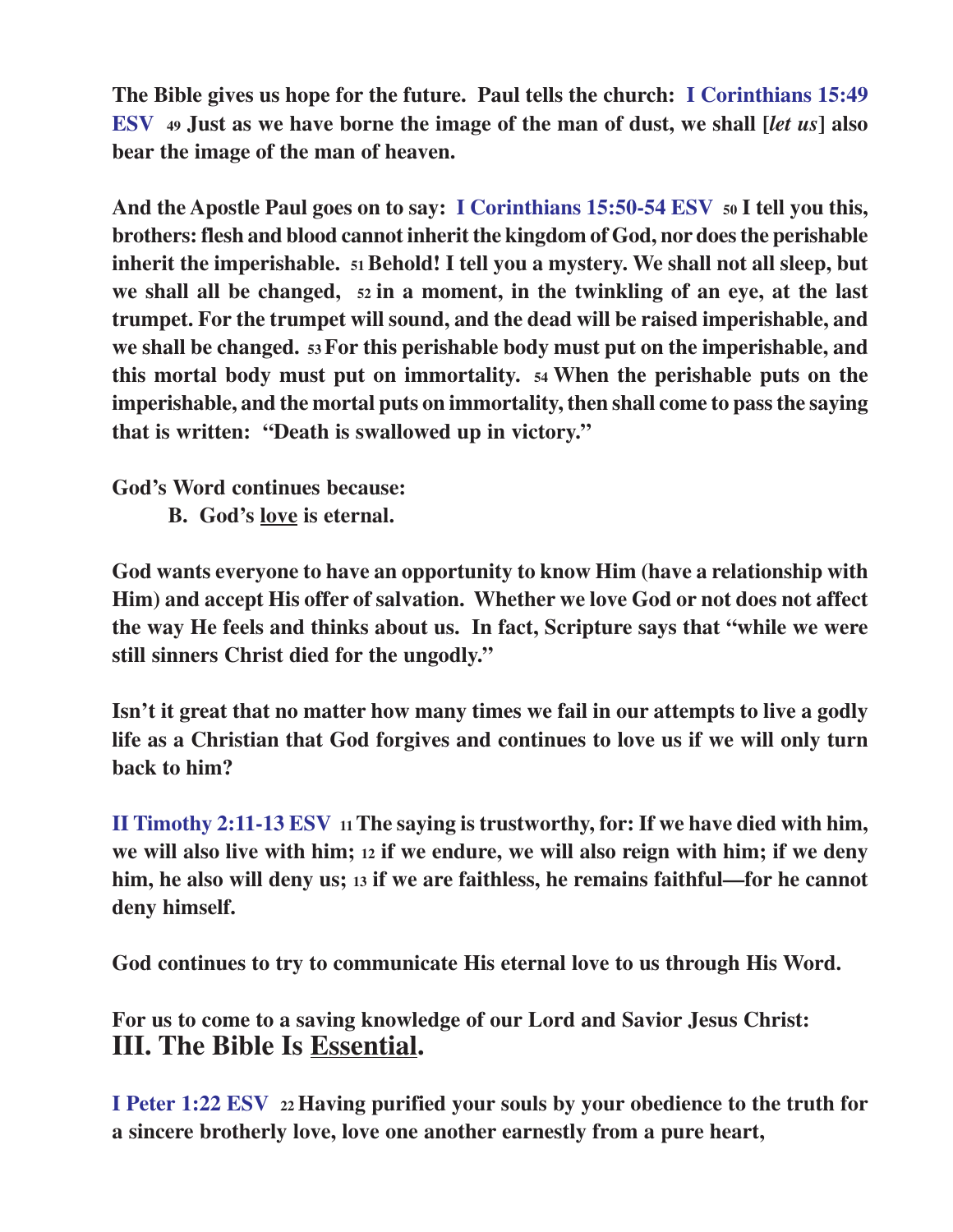**James 1:18 ESV <sup>18</sup>Of his own will he brought us forth by the word of truth, that we should be a kind of firstfruits of his creatures.**

**If by obeying the truth, we can be pure before a holy God; wouldn't it be important for us to know what the truth is?**

**Illus. There are, from time to time, reports about e-coli and salmonella poisoning. Both of these bacteria can harm you (even kill you), but both are easily killed (defeated) by washing hands and utensils and cooking at proper temperatures. You can't look at ground beef and tell if it is contaminated. It takes proper precautions, close inspection and testing. It's what you don't see that might kill you.**

**Cults (like the JWs and the Mormons) have their own so-called Bible or translation. What you don't see in them is a divine Jesus (Creator/Maker of heaven and earth). What you don't see is Jesus as God in the flesh. What you don't see is the Bible as the only ground of faith. With them, it is always the Bible PLUS something else or even someone else's words. The Bible and God's Church will stand up under close examination. Christ's Church needs to be pure - free from contamination.**

**Many church groups today are in trouble because they have abandoned the Bible. They have abandoned the Truth. The Bible is supposed to correct and inform culture, not the other way around. I am not here to entertain you and give you human ideas as to how you might reach your full human potential. I am here to share with you God's truth for all ages and people groups.**

**So the Bible is meant to be the (only) way**

**A. To new life in Christ Jesus**

**This new life is what gives us the power and ability to live a moral, ethical life. The truth of God's Word is not to be left on pages, but lived out everyday in worship (service) to God.**

**New life (transformed life) is only possible Jesus tells Nicodemus - if you are born again (lit. "from above"). This is not done in a vacuum, but through the power of water and the Spirit. It is in response to the Word of God that Nicodemus and people today are afforded this opportunity.**

**God has created everyone, and we are indeed His; but we do not become a part of His family until we have been born again by means of water and the Spirit.**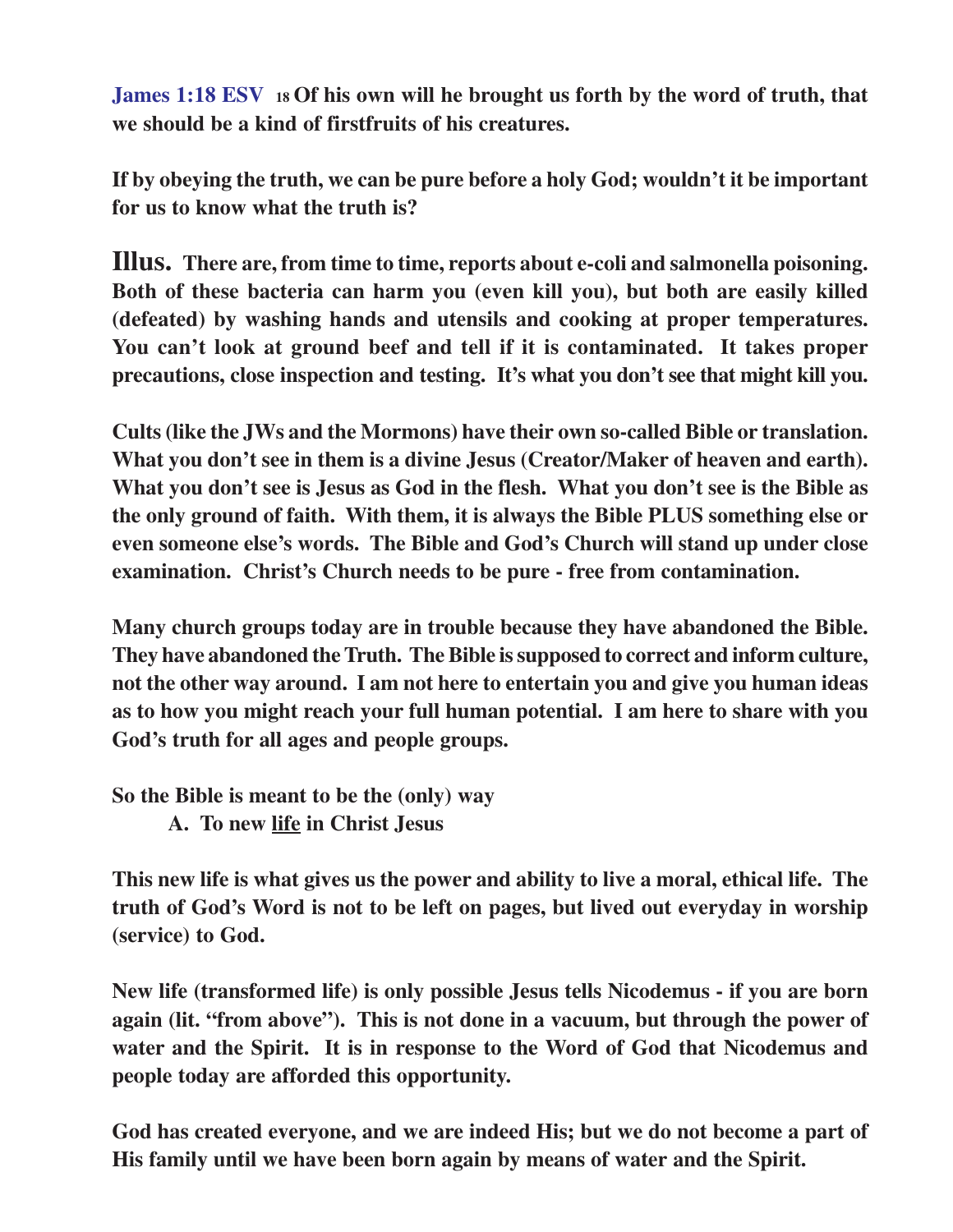**There is a new standard of conduct for a Christian, so the Bible is essential.**

**B. The Bible joins ethics and morals with being born again.**

**The new motivation for moral and ethical behavior is to make God look good, i.e. "glorify His name, and this helps the church to be more attractive to an everincreasingly pagan culture.**

**The following is from** *Wishful Thinking a Seeker's ABC***, pp. 120-122, by Frederick Buechner:**

**"In Hebrew the term** *dabar* **means both 'word' and 'deed.' Thus to say something is to do something. I love you. I hate you. I forgive you. I am afraid. Who knows what such words do, but whatever it is, it can never be undone. Something that lays hidden in the heart is irrevocably released through speech into time is given substance and tossed like a stone into the pool of history, where the concentric rings lap out endlessly.**

**Words are power, essentially the power of creation. By my words I both discover and create who I am. By my words I elicit a word from you. Through our converse (conversation) we create each other. Words and deeds are who we are. Words and deeds declare to a world whose we are!"**

## *Craddock Stories***, pp. 33-34**

**Some years ago, some of us who were ministers, pastors, and teachers in seminaries were asked to form a group and, before a large body of students and laypersons, to say who was the most influential person apart from our parents in the formation of our lives and our movement to ministry. (SOLICIT NAMES) We had two or three weeks notice, but it was a difficult matter for me. Finally, when my turn came, I stood up and gave them a name they had never heard of. I said, "Miss Emma Sloan."**

**As children, we called all women "Miss." Miss Emma Sloan was an elderly woman, single. She taught me in the primary department, and since there was nobody to teach us as juniors, she went right on with us, and taught us for years. She gave me a Bible. She wrote in the front: 'May this be a light to your feet, a lamp for your path. Emma Sloan.' She taught us to memorize the Bible; she never tried to interpret it. I don't remember her ever explaining anything. She said, 'Just put it in your heart, just put it in your heart.'**